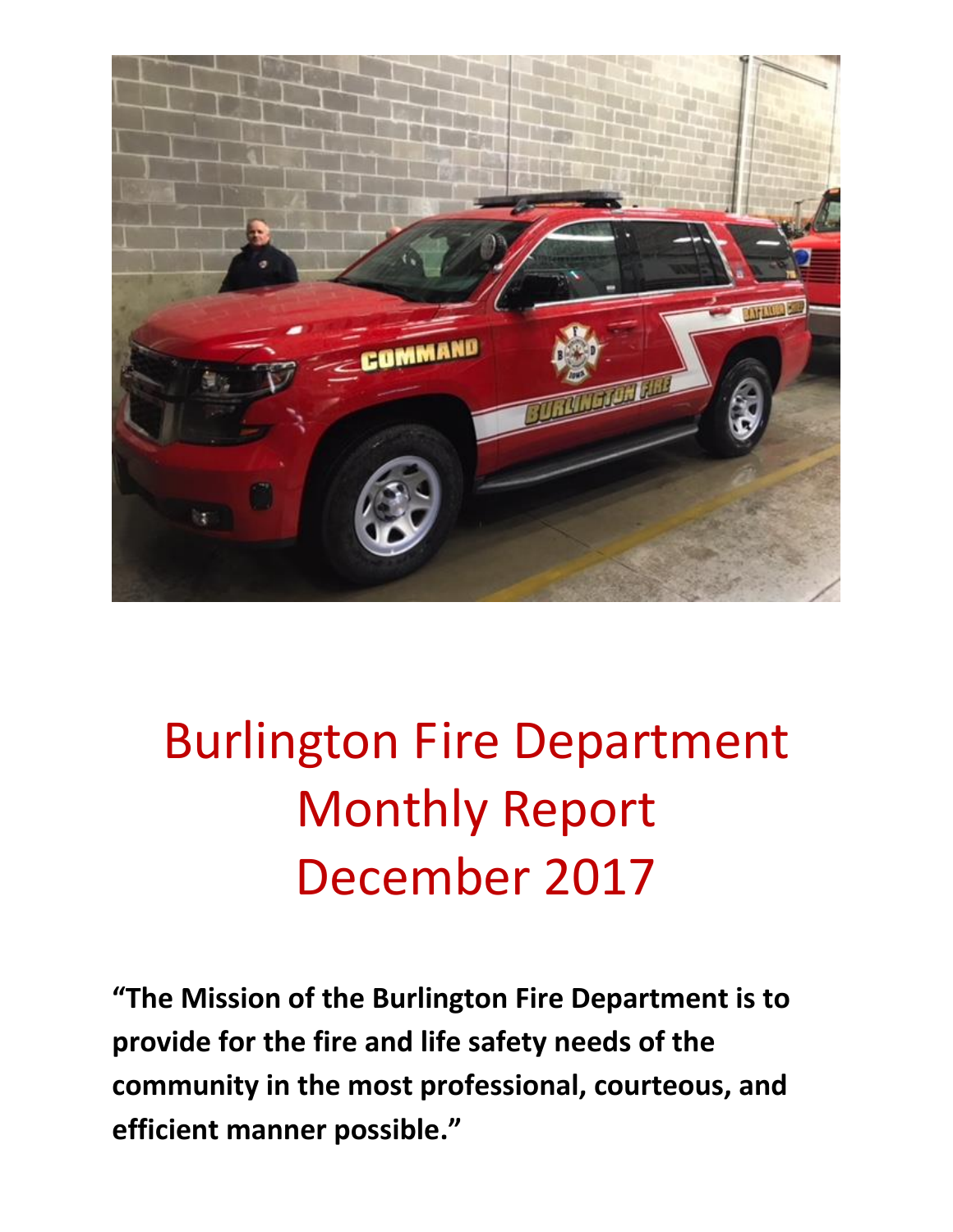### **Operations**

We had 430 calls for service in December, including 292 calls in the City of Burlington. The average response time for all calls was 6 minutes and 28 seconds. 158 calls were overlapping. There were 5201 calls for service in 2017.





**Incidents by Year for Year Range** StartYear: 2015 | EndYear: 2017

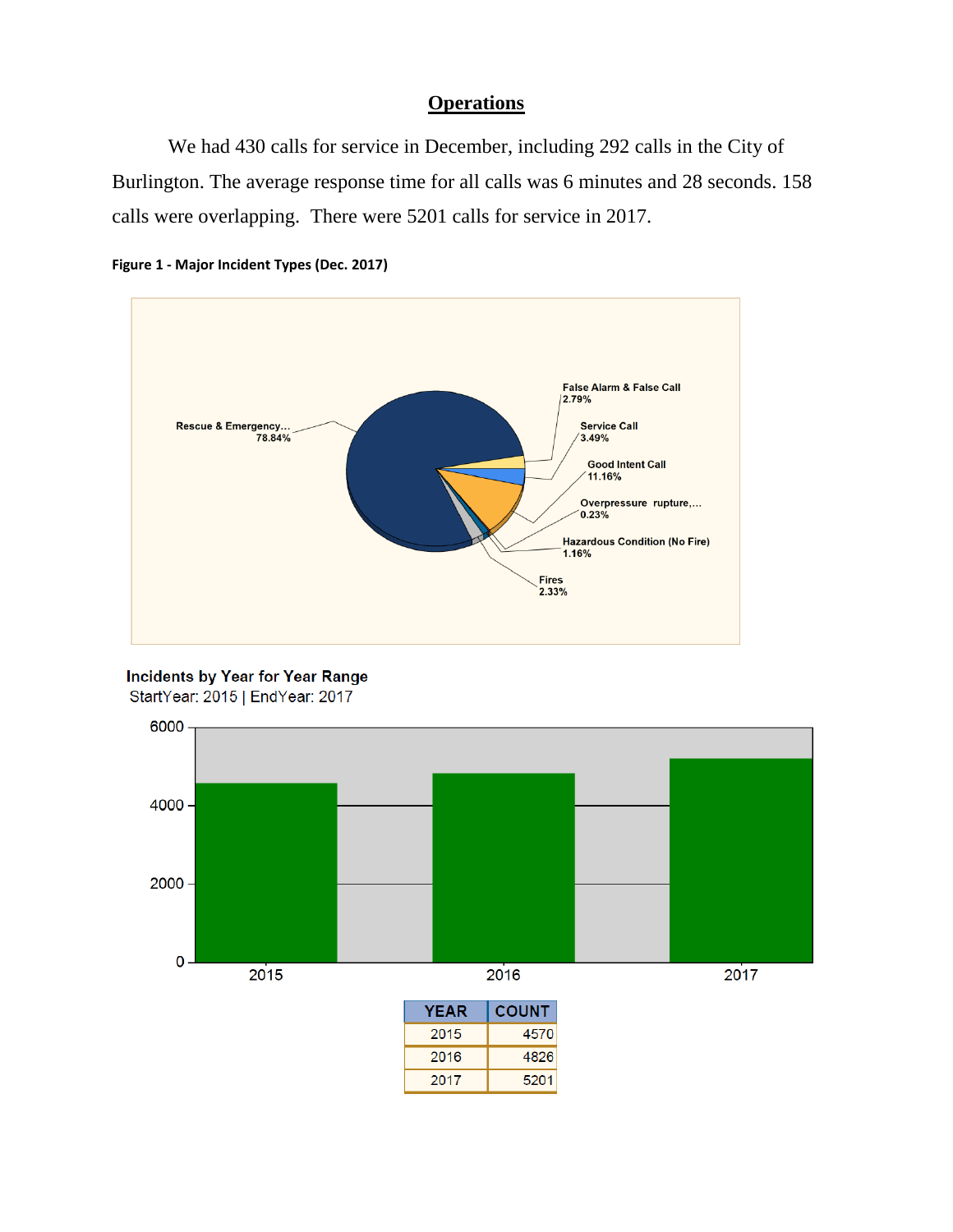### **Fire Prevention**

Crews installed 18 smoke detectors in 11 homes in December. All but one of the homes was owner occupied. In all there were 14 adults and 5 children living in these homes that now have working smoke alarms. Iowa had 51 fire deaths in 2017, many of which could have been prevented had the homes had working smoke alarms.

December  $1<sup>st</sup>$  marked the  $59<sup>th</sup>$  anniversary of the Our Lady of Angels School fire in Chicago that claimed the lives of 92 children and 3 nuns. Coincidentally, Fire Marshal Crooks spent great deal of time in December inspecting schools, including the Burlington Community High School, Aldo Leopold Middle School, and Edward Stone Middle School. Many of the items he inspects for today (including clear exits, fire alarms, sprinkler systems, and good housekeeping) come directly as a result of the Our Lady of Angels School fire.

#### **Training**

Training at the shift level continues to focus on recruit training. We currently have 9 firefighters that are still considered recruit or probationary firefighters (less than 1 year on the job). An EMS report writing class was given to all three shifts. Good report writing is essential for reimbursement and quality assurance purposes. We also had an EMS class on the basics- airway, breathing, and circulation. All personnel are EMS certified and require a certain number of training hours during each 2-year recertification period.

Paramedic L. Smith with Superior Ambulance provided IV pump training on all three shifts. Some medications need to be mixed with fluid and can only be delivered via the IV pump. GRMC has agreed to loan us the pumps so we may now deliver these medications in the field.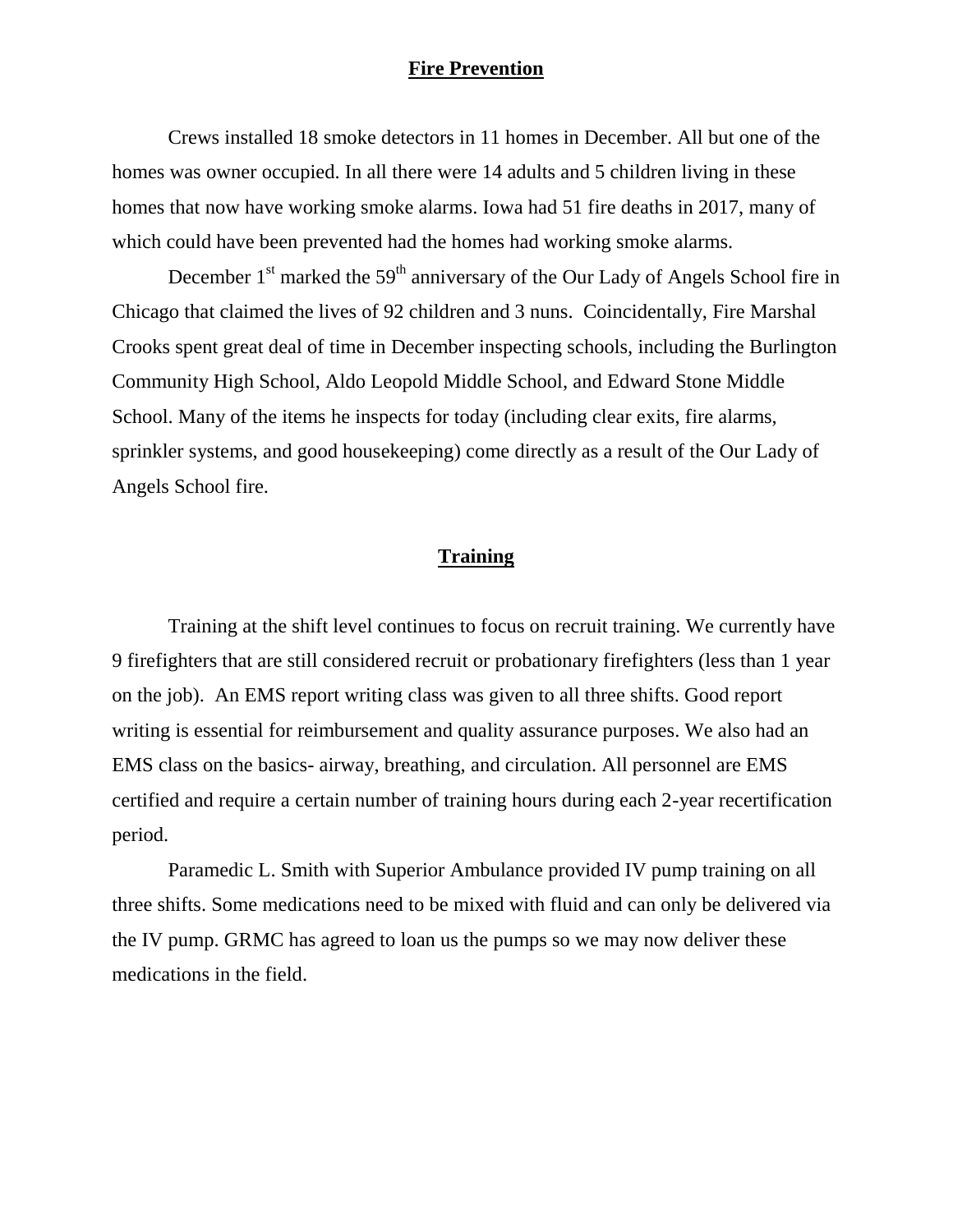### **Other Activities**

- Firefighter Recruit interviews were conducted at Central Station.
- Explorer Matt Erhart finished his first trimester of interning at the Department.
- Crews helped the Hamilton Walters Detachment of the Marine Corps League with several Toys for Tots activities.
- The Department took possession of the new Battalion Chief command vehicle.
- Chief Trexel attended the Civil Service Commission meeting.
- Firefighter Van Scoy and Chief Trexel attended an active shooter roundtable discussion at the Des Moines County Sheriff's Office.
- Dr. Shan Gao rode a shift on the ambulance with Shift 1.
- Chief Trexel attended the Des Moines County budget preparation meeting at Starr's Cave Nature Center.
- Fire Crews assisted families with shopping for Christmas at the Salvation Army.

US fire statistics for 2017

- 2094 civilians killed in residential structure fires
- 93 firefighters died in the line of duty

Respectfully Submitted,

Matt Trexel

Fire Chief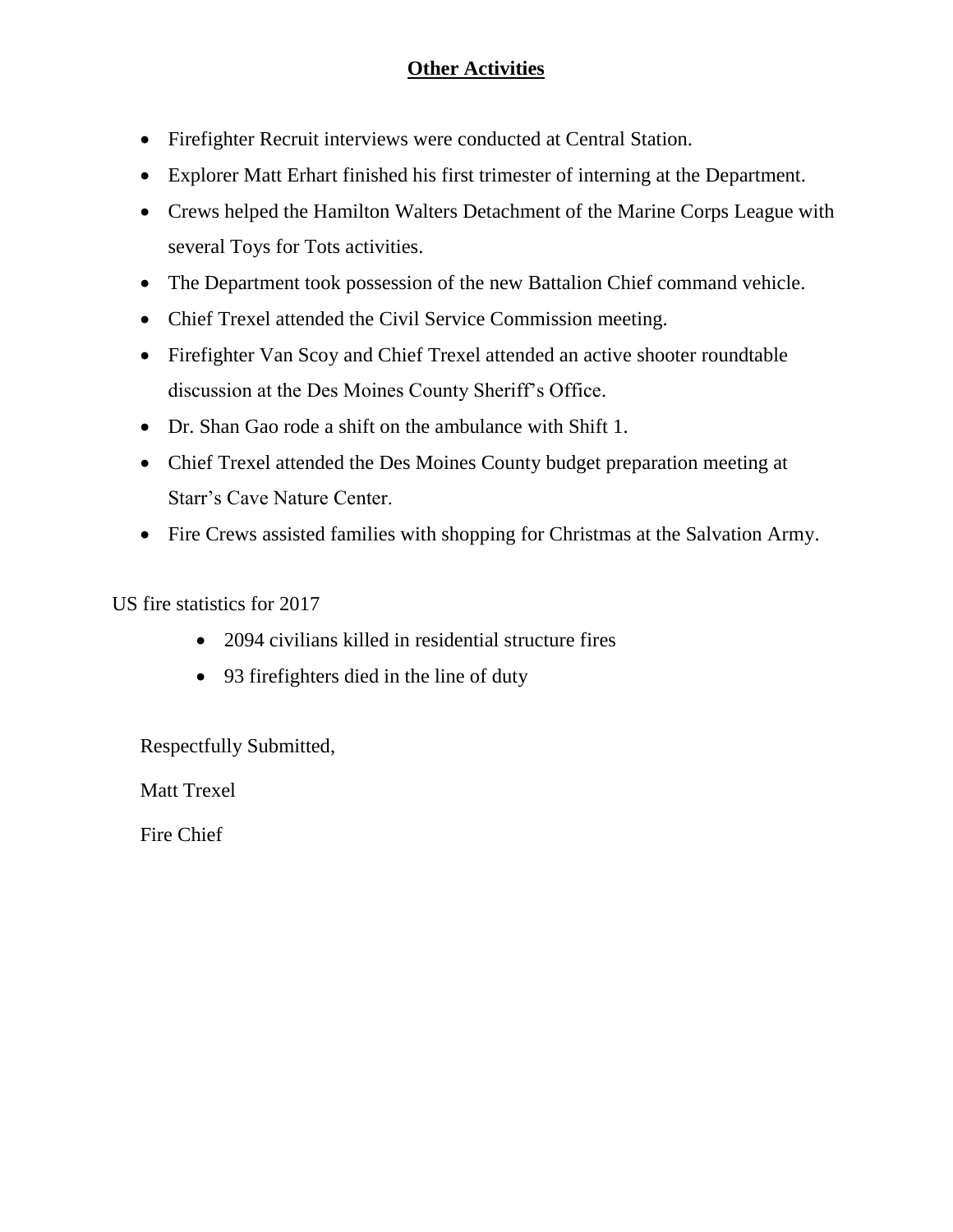Burlington, IA

This report was generated on 1/8/2018 3:32:25 PM

#### **Incident Statistics**

Start Date: 12/01/2017 | End Date: 12/31/2017

| <b>INCIDENT COUNT</b>                                                        |                                     |                                     |                                              |
|------------------------------------------------------------------------------|-------------------------------------|-------------------------------------|----------------------------------------------|
| <b>INCIDENT TYPE</b>                                                         |                                     | # INCIDENTS                         |                                              |
| <b>EMS</b>                                                                   |                                     | 339                                 |                                              |
| <b>FIRE</b>                                                                  |                                     | 91                                  |                                              |
|                                                                              | <b>TOTAL</b>                        | 430                                 |                                              |
|                                                                              |                                     | <b>TOTAL TRANSPORTS (N2 and N3)</b> |                                              |
| <b>APPARATUS</b>                                                             | # of APPARATUS<br><b>TRANSPORTS</b> | # of PATIENT TRANSPORTS             | <b>TOTAL # of PATIENT</b><br><b>CONTACTS</b> |
| $\mathbf 0$                                                                  | $\mathsf{O}\xspace$                 | $\pmb{0}$                           | $\mathbf 0$                                  |
| 721                                                                          | $\mathbf 0$                         | $\mathbf{1}$                        | $\mathbf{1}$                                 |
| 751                                                                          | 100                                 | 138                                 | 138                                          |
| 752                                                                          | $\overline{7}$                      | 11                                  | 11                                           |
| 753                                                                          | 59                                  | 77                                  | 77                                           |
| 754                                                                          | 15                                  | 17                                  | 17                                           |
| 755                                                                          | 70                                  | 97                                  | 98                                           |
| <b>TOTAL</b>                                                                 | 251                                 | 341                                 | 342                                          |
| <b>PRE-INCIDENT VALUE</b>                                                    |                                     | <b>LOSSES</b>                       |                                              |
| \$13,873,000.00                                                              |                                     | \$40,020.00                         |                                              |
|                                                                              |                                     | <b>CO CHECKS</b>                    |                                              |
| 736 - CO detector activation due to malfunction                              |                                     | $\mathbf{1}$                        |                                              |
| 746 - Carbon monoxide detector activation, no CO                             |                                     |                                     | $\overline{2}$                               |
| <b>TOTAL</b>                                                                 |                                     |                                     | 3                                            |
| <b>MUTUAL AID</b>                                                            |                                     |                                     |                                              |
| <b>Aid Type</b>                                                              |                                     | <b>Total</b>                        |                                              |
|                                                                              | Aid Given                           | $\overline{7}$<br>$\sqrt{3}$        |                                              |
| <b>Aid Received</b>                                                          |                                     |                                     |                                              |
|                                                                              |                                     | <b>OVERLAPPING CALLS</b>            |                                              |
| # OVERLAPPING                                                                |                                     | % OVERLAPPING<br>36.74              |                                              |
| 158<br><b>LIGHTS AND SIREN - AVERAGE RESPONSE TIME (Dispatch to Arrival)</b> |                                     |                                     |                                              |
| <b>Station</b>                                                               |                                     | <b>EMS</b>                          | <b>FIRE</b>                                  |
| Station 1                                                                    |                                     | 0:06:19                             | 0:07:09                                      |
| <b>Station 2</b>                                                             |                                     | 0:05:36                             | 0:05:17                                      |
| <b>Station 3 (Public Works)</b>                                              |                                     | 0:10:00                             | 0:08:46                                      |
| Station 3 (WBFD)                                                             |                                     | 0:07:02                             | 0:03:20                                      |
|                                                                              |                                     |                                     |                                              |

Only Reviewed Incidents included. CO Checks only includes Incident Types: 424, 736 and 734. # Apparatus Transports = # of incidents where apparatus transported. # Patient Transports = # of PCR with disposition "Treated, Transported by EMS". # Patient Contacts = # of PCR contacted by apparatus. This report now returns both NEMSIS 2 & 3 data as appropriate. The set of 2 set of 2 set of 2 set of 2 set of 2 set of 2 set of 2 set of 2 set of 2



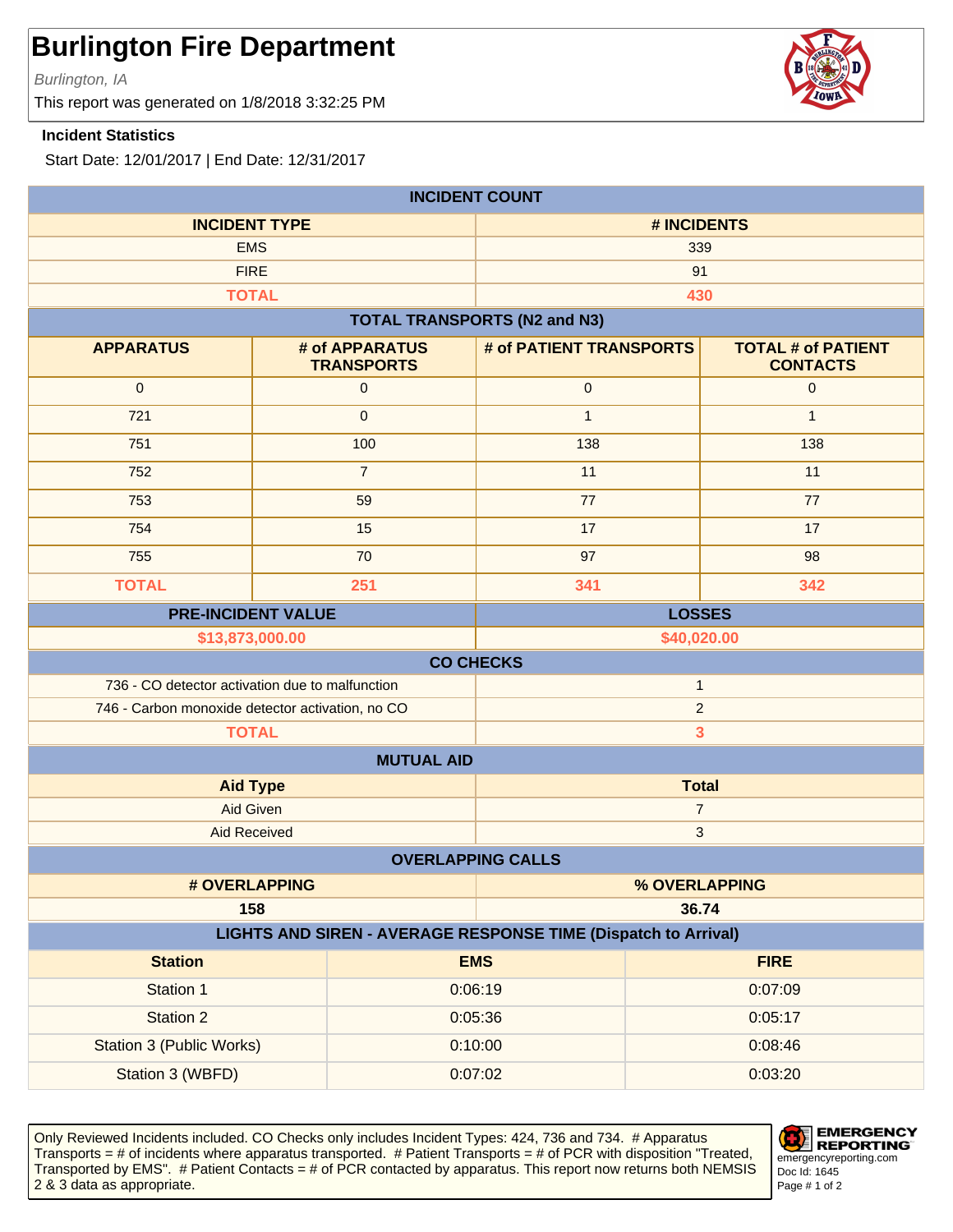| <b>AVERAGE FOR ALL CALLS</b>      |                                                                      |                              | 0:06:28                              |
|-----------------------------------|----------------------------------------------------------------------|------------------------------|--------------------------------------|
|                                   | <b>LIGHTS AND SIREN - AVERAGE TURNOUT TIME (Dispatch to Enroute)</b> |                              |                                      |
| <b>Station</b>                    |                                                                      | <b>EMS</b>                   | <b>FIRE</b>                          |
| Station 1                         | 0:01:32                                                              |                              | 0:02:57                              |
| Station 2                         | 0:01:21                                                              |                              | 0:01:44                              |
| Station 3 (Public Works)          | 0:01:47                                                              |                              | 0:02:34                              |
| Station 3 (WBFD)                  | 0:01:13                                                              |                              | 0:00:56                              |
|                                   |                                                                      | <b>AVERAGE FOR ALL CALLS</b> | 0:01:43                              |
| <b>AGENCY</b>                     |                                                                      |                              | <b>AVERAGE TIME ON SCENE (MM:SS)</b> |
| <b>Burlington Fire Department</b> |                                                                      |                              | 19:51                                |

Only Reviewed Incidents included. CO Checks only includes Incident Types: 424, 736 and 734. # Apparatus Transports = # of incidents where apparatus transported. # Patient Transports = # of PCR with disposition "Treated, Transported by EMS". # Patient Contacts = # of PCR contacted by apparatus. This report now returns both NEMSIS 2 & 3 data as appropriate.

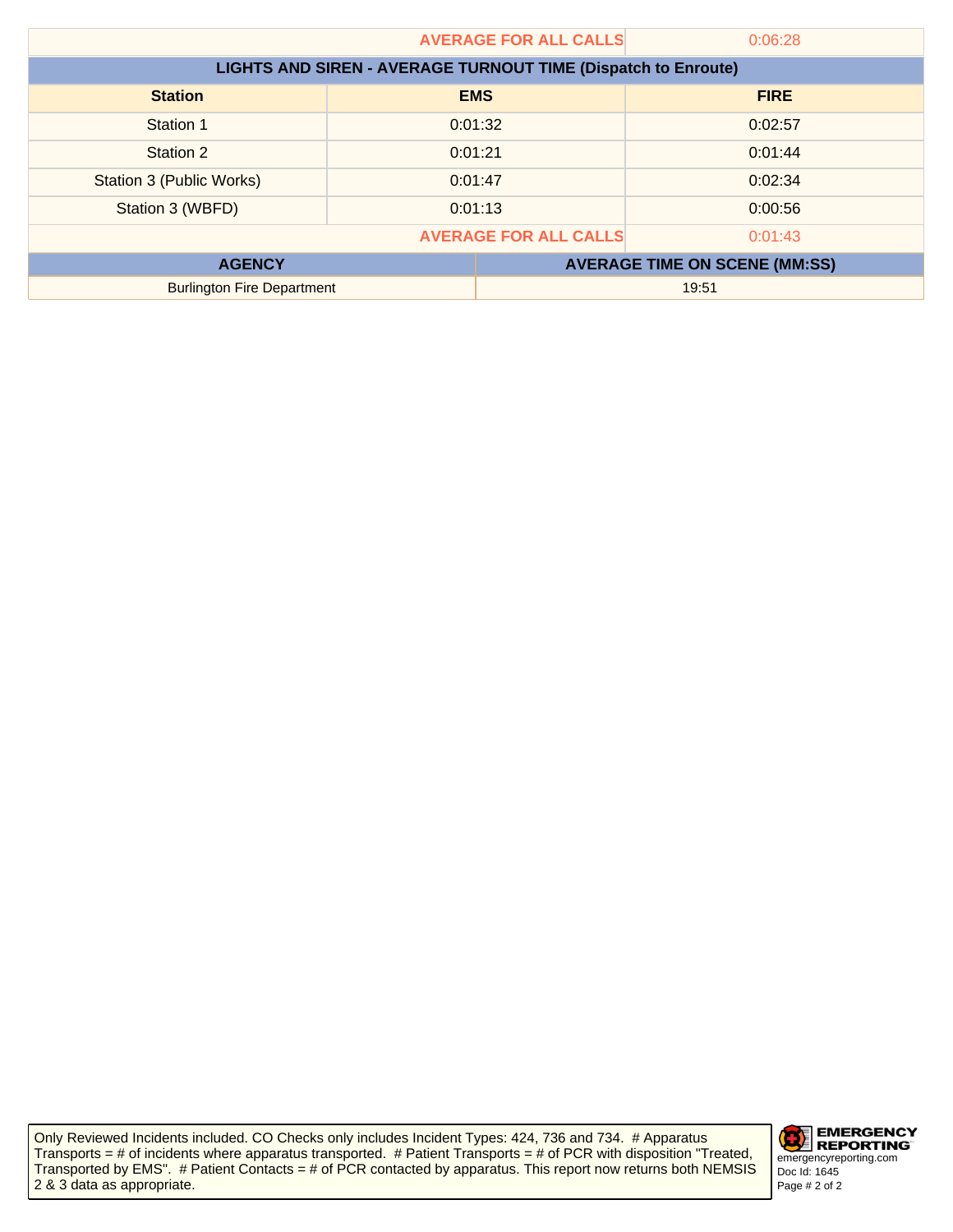Burlington, IA

This report was generated on 1/8/2018 3:33:52 PM

#### **Incident Statistics**

Start Date: 01/01/2017 | End Date: 12/31/2017

| <b>INCIDENT COUNT</b>                                          |                                     |                                     |                                              |
|----------------------------------------------------------------|-------------------------------------|-------------------------------------|----------------------------------------------|
| <b>INCIDENT TYPE</b>                                           |                                     | # INCIDENTS                         |                                              |
| <b>EMS</b>                                                     |                                     | 4101                                |                                              |
| <b>FIRE</b>                                                    |                                     |                                     | 1100                                         |
| <b>TOTAL</b>                                                   |                                     |                                     | 5201                                         |
|                                                                |                                     | <b>TOTAL TRANSPORTS (N2 and N3)</b> |                                              |
| <b>APPARATUS</b>                                               | # of APPARATUS<br><b>TRANSPORTS</b> | # of PATIENT TRANSPORTS             | <b>TOTAL # of PATIENT</b><br><b>CONTACTS</b> |
| $\pmb{0}$                                                      | $\mathsf{O}\xspace$                 | $\mathbf 0$                         | $\pmb{0}$                                    |
| 721                                                            | $\mathbf 0$                         | $\overline{4}$                      | $\overline{4}$                               |
| 736                                                            | $\mathbf{0}$                        | $\mathbf{1}$                        | $\mathbf{1}$                                 |
| 751                                                            | 1025                                | 1373                                | 1376                                         |
| 752                                                            | 83                                  | 109                                 | 109                                          |
| 753                                                            | 286                                 | 376                                 | 376                                          |
| 754                                                            | 45                                  | 57                                  | 57                                           |
| 755                                                            | 619                                 | 851                                 | 854                                          |
| <b>TOTAL</b>                                                   | 2058                                | 2771                                | 2777                                         |
| <b>PRE-INCIDENT VALUE</b><br><b>LOSSES</b>                     |                                     |                                     |                                              |
| \$109,605,050.00<br>\$405,220.00                               |                                     |                                     |                                              |
|                                                                |                                     | <b>CO CHECKS</b>                    |                                              |
| 424 - Carbon monoxide incident                                 |                                     |                                     | 12                                           |
| 736 - CO detector activation due to malfunction                |                                     |                                     | 16<br>$\,6\,$                                |
| 746 - Carbon monoxide detector activation, no CO               |                                     |                                     |                                              |
| <b>TOTAL</b><br>34                                             |                                     |                                     |                                              |
| <b>MUTUAL AID</b>                                              |                                     |                                     | <b>Total</b>                                 |
| <b>Aid Type</b><br>Aid Given                                   |                                     | 32                                  |                                              |
| Aid Received                                                   |                                     | 38                                  |                                              |
|                                                                |                                     | <b>OVERLAPPING CALLS</b>            |                                              |
| # OVERLAPPING<br>% OVERLAPPING                                 |                                     |                                     |                                              |
| 2432                                                           |                                     |                                     | 46.76                                        |
| LIGHTS AND SIREN - AVERAGE RESPONSE TIME (Dispatch to Arrival) |                                     |                                     |                                              |
| <b>Station</b>                                                 |                                     | <b>EMS</b>                          | <b>FIRE</b>                                  |
|                                                                |                                     | 0:06:25                             |                                              |
| Station 1                                                      |                                     | 0:06:41                             | 0:06:34                                      |
| <b>Station 2</b>                                               | 0:05:56                             |                                     | 0:06:05                                      |
|                                                                |                                     |                                     |                                              |

Only Reviewed Incidents included. CO Checks only includes Incident Types: 424, 736 and 734. # Apparatus Transports = # of incidents where apparatus transported. # Patient Transports = # of PCR with disposition "Treated, Transported by EMS". # Patient Contacts = # of PCR contacted by apparatus. This report now returns both NEMSIS 2 & 3 data as appropriate. The set of 2 set of 2 set of 2 set of 2 set of 2 set of 2 set of 2 set of 2 set of 2



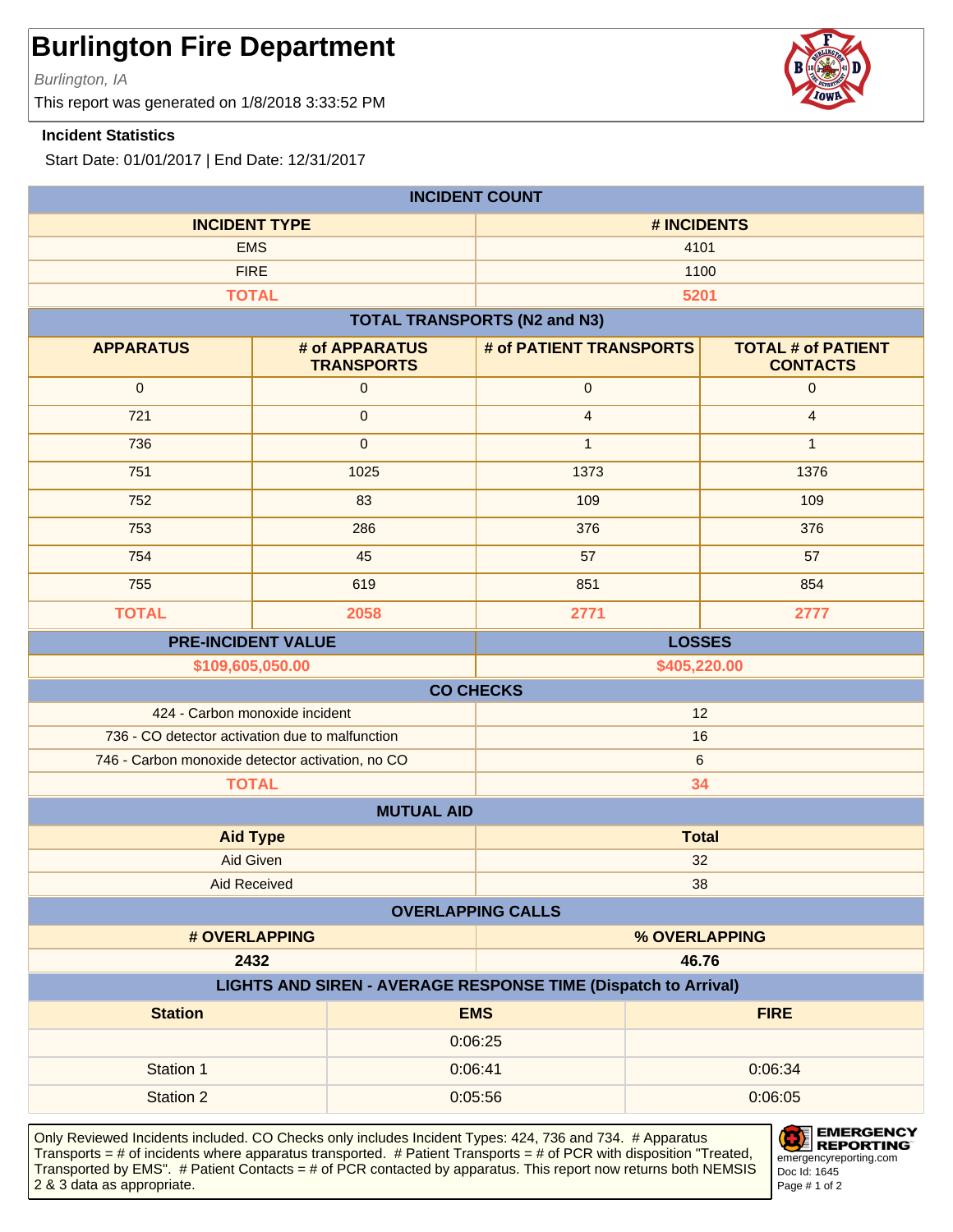| Station 3 (Public Works)          | 0:09:55                                                              |                              | 0:07:16                              |
|-----------------------------------|----------------------------------------------------------------------|------------------------------|--------------------------------------|
| Station 3 (WBFD)                  | 0:06:49                                                              |                              | 0:03:26                              |
|                                   |                                                                      | <b>AVERAGE FOR ALL CALLS</b> | 0:06:29                              |
|                                   | <b>LIGHTS AND SIREN - AVERAGE TURNOUT TIME (Dispatch to Enroute)</b> |                              |                                      |
| <b>Station</b>                    | <b>EMS</b>                                                           |                              | <b>FIRE</b>                          |
|                                   | 0:01:47                                                              |                              |                                      |
| Station 1                         | 0:01:38                                                              |                              | 0:02:24                              |
| Station 2                         | 0:01:26                                                              |                              | 0:01:58                              |
| Station 3 (Public Works)          | 0:02:37                                                              |                              | 0:02:29                              |
| Station 3 (WBFD)                  | 0:01:13                                                              |                              | 0:01:00                              |
|                                   |                                                                      | <b>AVERAGE FOR ALL CALLS</b> | 0:01:43                              |
| <b>AGENCY</b>                     |                                                                      |                              | <b>AVERAGE TIME ON SCENE (MM:SS)</b> |
| <b>Burlington Fire Department</b> |                                                                      |                              | 26:27                                |

Only Reviewed Incidents included. CO Checks only includes Incident Types: 424, 736 and 734. # Apparatus Transports = # of incidents where apparatus transported. # Patient Transports = # of PCR with disposition "Treated, Transported by EMS". # Patient Contacts = # of PCR contacted by apparatus. This report now returns both NEMSIS 2 & 3 data as appropriate.

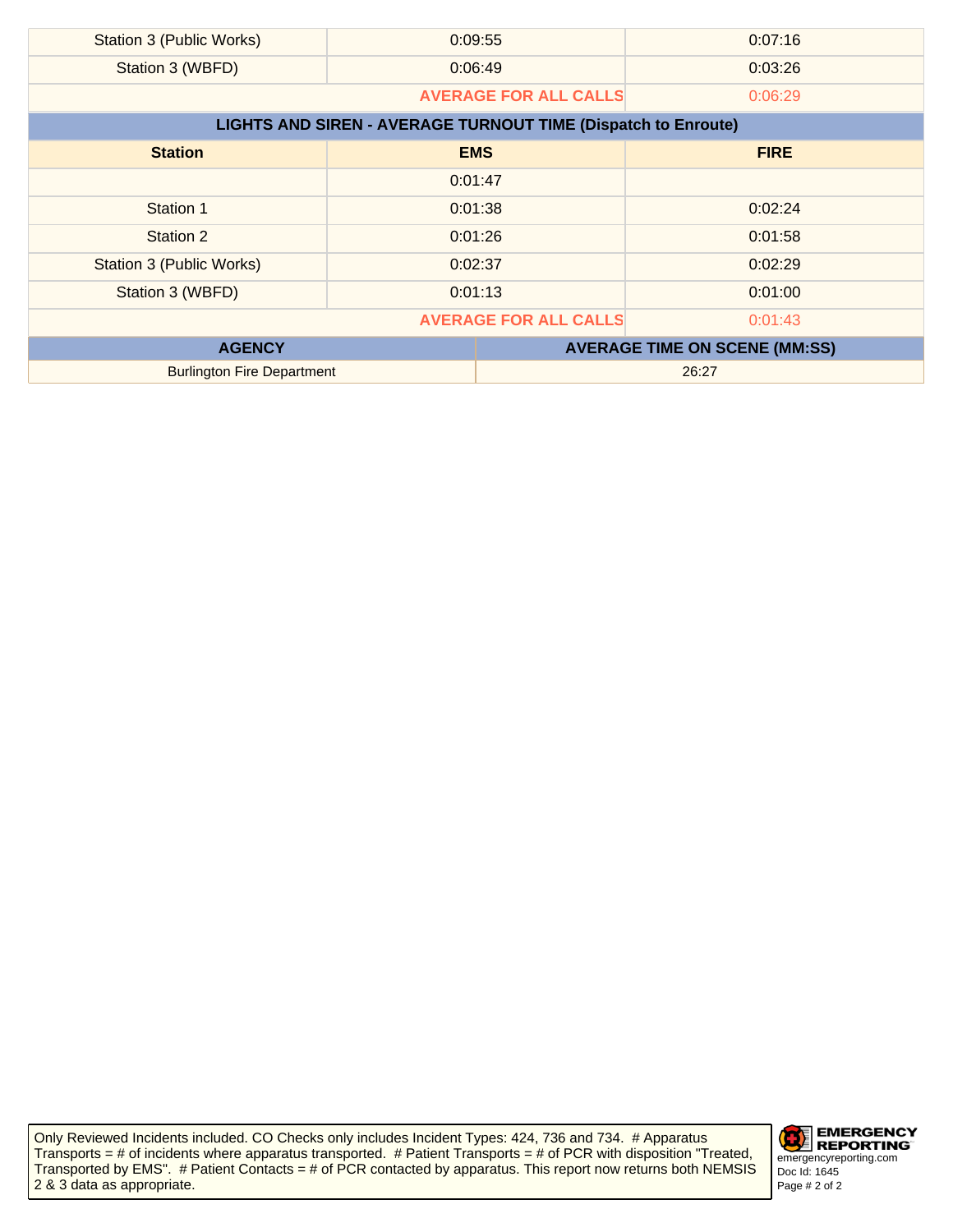Burlington, IA

This report was generated on 1/8/2018 4:00:57 PM



**Breakdown by Major Incident Types for Date Range**

Zone(s): All Zones | Start Date: 12/01/2017 | End Date: 12/31/2017



| <b>MAJOR INCIDENT TYPE</b>                          | # INCIDENTS | % of TOTAL |
|-----------------------------------------------------|-------------|------------|
| <b>Fires</b>                                        | 10          | 2.33%      |
| Overpressure rupture, explosion, overheat - no fire | 1           | 0.23%      |
| <b>Rescue &amp; Emergency Medical Service</b>       | 339         | 78.84%     |
| Hazardous Condition (No Fire)                       | 5           | 1.16%      |
| Service Call                                        | 15          | 3.49%      |
| <b>Good Intent Call</b>                             | 48          | 11.16%     |
| False Alarm & False Call                            | 12          | 2.79%      |
|                                                     | 430         | 100.00%    |

Only REVIEWED incidents included. Summary results for a major incident type are not displayed if the count is zero.

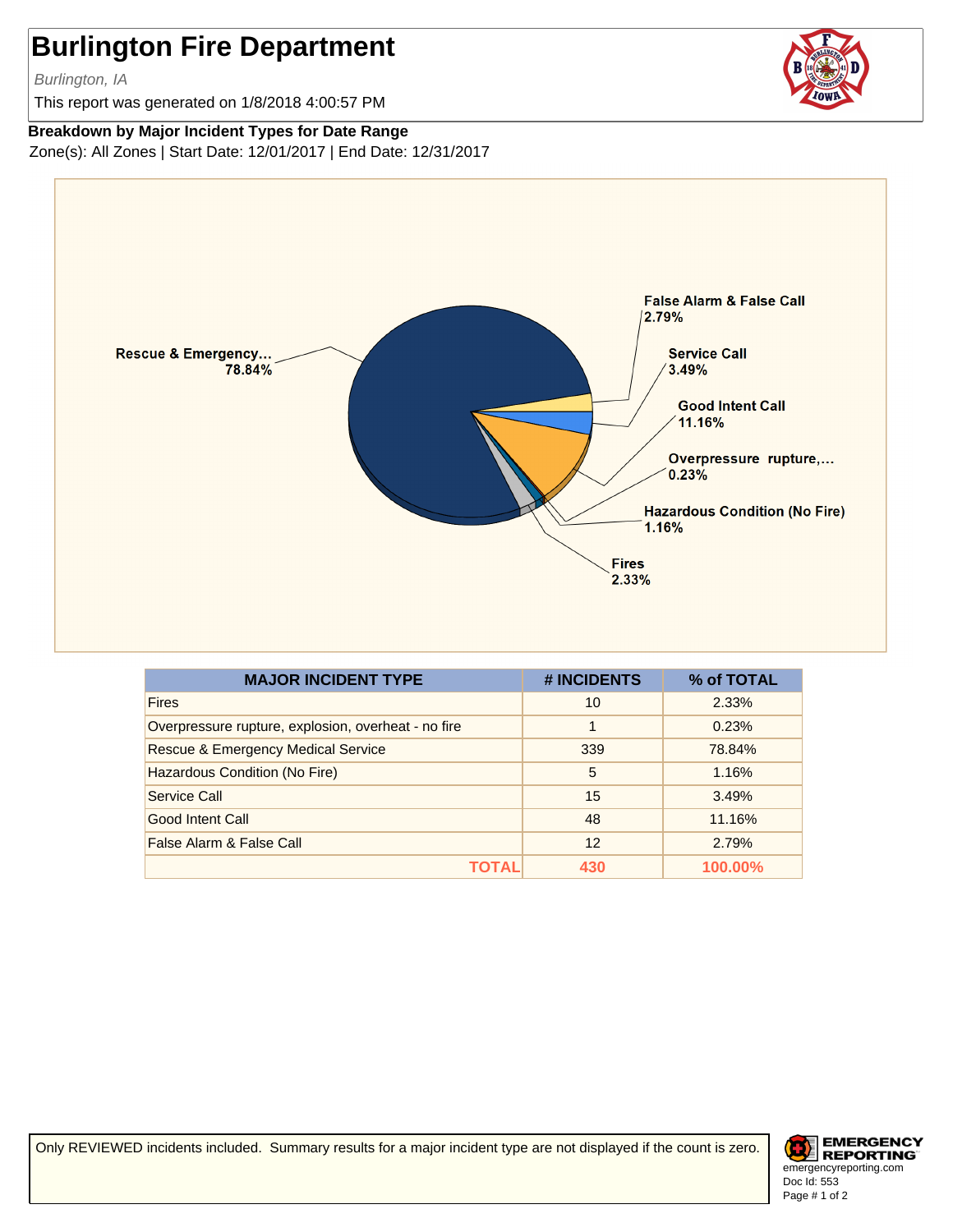| <b>Detailed Breakdown by Incident Type</b>               |                  |            |
|----------------------------------------------------------|------------------|------------|
| <b>INCIDENT TYPE</b>                                     | # INCIDENTS      | % of TOTAL |
| 111 - Building fire                                      | 3                | 0.70%      |
| 113 - Cooking fire, confined to container                | 1                | 0.23%      |
| 118 - Trash or rubbish fire, contained                   | $\mathbf{1}$     | 0.23%      |
| 137 - Camper or recreational vehicle (RV) fire           | $\mathbf{1}$     | 0.23%      |
| 141 - Forest, woods or wildland fire                     | 3                | 0.70%      |
| 162 - Outside equipment fire                             | 1                | 0.23%      |
| 251 - Excessive heat, scorch burns with no ignition      | $\mathbf{1}$     | 0.23%      |
| 321 - EMS call, excluding vehicle accident with injury   | 322              | 74.88%     |
| 322 - Motor vehicle accident with injuries               | $\boldsymbol{9}$ | 2.09%      |
| 323 - Motor vehicle/pedestrian accident (MV Ped)         | 1                | 0.23%      |
| 324 - Motor vehicle accident with no injuries.           | 6                | 1.40%      |
| 352 - Extrication of victim(s) from vehicle              | 1                | 0.23%      |
| 411 - Gasoline or other flammable liquid spill           | $\mathbf{1}$     | 0.23%      |
| 412 - Gas leak (natural gas or LPG)                      | $\overline{c}$   | 0.47%      |
| 445 - Arcing, shorted electrical equipment               | $\overline{2}$   | 0.47%      |
| 551 - Assist police or other governmental agency         | 1                | 0.23%      |
| 553 - Public service                                     | 3                | 0.70%      |
| 561 - Unauthorized burning                               | 11               | 2.56%      |
| 611 - Dispatched & cancelled en route                    | 21               | 4.88%      |
| 622 - No incident found on arrival at dispatch address   | 23               | 5.35%      |
| 631 - Authorized controlled burning                      | $\mathbf{1}$     | 0.23%      |
| 651 - Smoke scare, odor of smoke                         | $\mathbf{1}$     | 0.23%      |
| 652 - Steam, vapor, fog or dust thought to be smoke      | $\overline{2}$   | 0.47%      |
| 731 - Sprinkler activation due to malfunction            | $\mathbf{1}$     | 0.23%      |
| 733 - Smoke detector activation due to malfunction       | $\overline{c}$   | 0.47%      |
| 735 - Alarm system sounded due to malfunction            | $\overline{2}$   | 0.47%      |
| 736 - CO detector activation due to malfunction          | 1                | 0.23%      |
| 740 - Unintentional transmission of alarm, other         | 1                | 0.23%      |
| 743 - Smoke detector activation, no fire - unintentional | 1                | 0.23%      |
| 744 - Detector activation, no fire - unintentional       | $\mathbf{1}$     | 0.23%      |
| 745 - Alarm system activation, no fire - unintentional   | $\mathbf{1}$     | 0.23%      |
| 746 - Carbon monoxide detector activation, no CO         | $\overline{c}$   | 0.47%      |
| <b>TOTAL INCIDENTS:</b>                                  | 430              | 100.00%    |

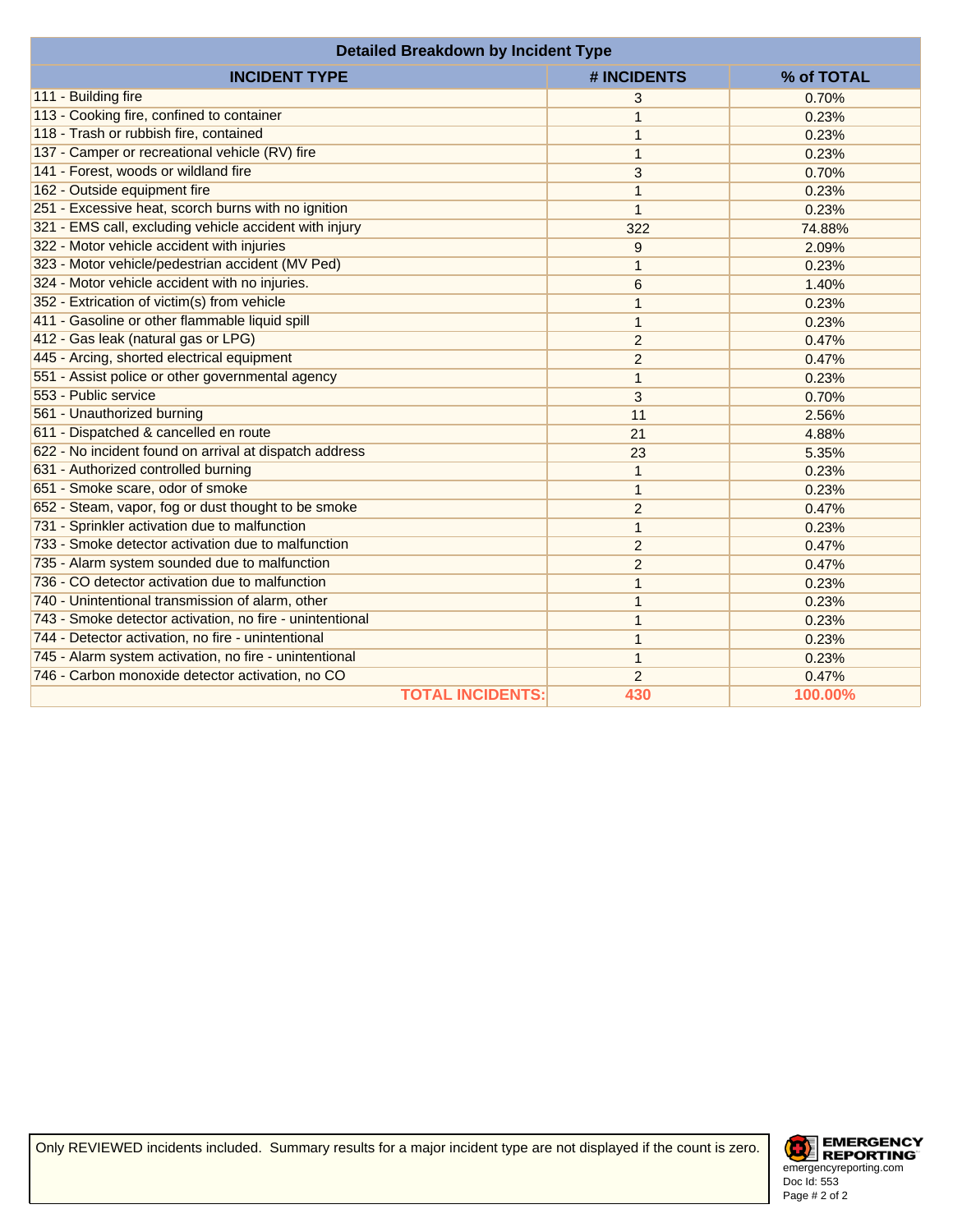Burlington, IA

This report was generated on 1/10/2018 8:00:37 AM



Response Mode: Lights and Sirens | Start Date: 12/01/2017 | End Date: 12/31/2017

| Zone                        | <b>AVERAGE RESPONSE TIME (in minutes)</b> |
|-----------------------------|-------------------------------------------|
| Out of County               | 20.35                                     |
| <b>Henderson County</b>     | 16.86                                     |
| <b>Franklin Township</b>    | 14.15                                     |
| Danville Township           | 12.44                                     |
| City of Middletown          | 10.80                                     |
| <b>Flint River Township</b> | 10.72                                     |
| <b>Tama Township</b>        | 10.25                                     |
| <b>Union Township</b>       | 10.20                                     |
| Concordia Township          | 7.14                                      |
| City of West Burlington     | 5.38                                      |
| City of Burlington          | 5.37                                      |

Only REVIEWED incidents included.Response Time is Dispatched to Arrived. Includes all apparatus with arival times. Excludes "Cancelled" apparatus.

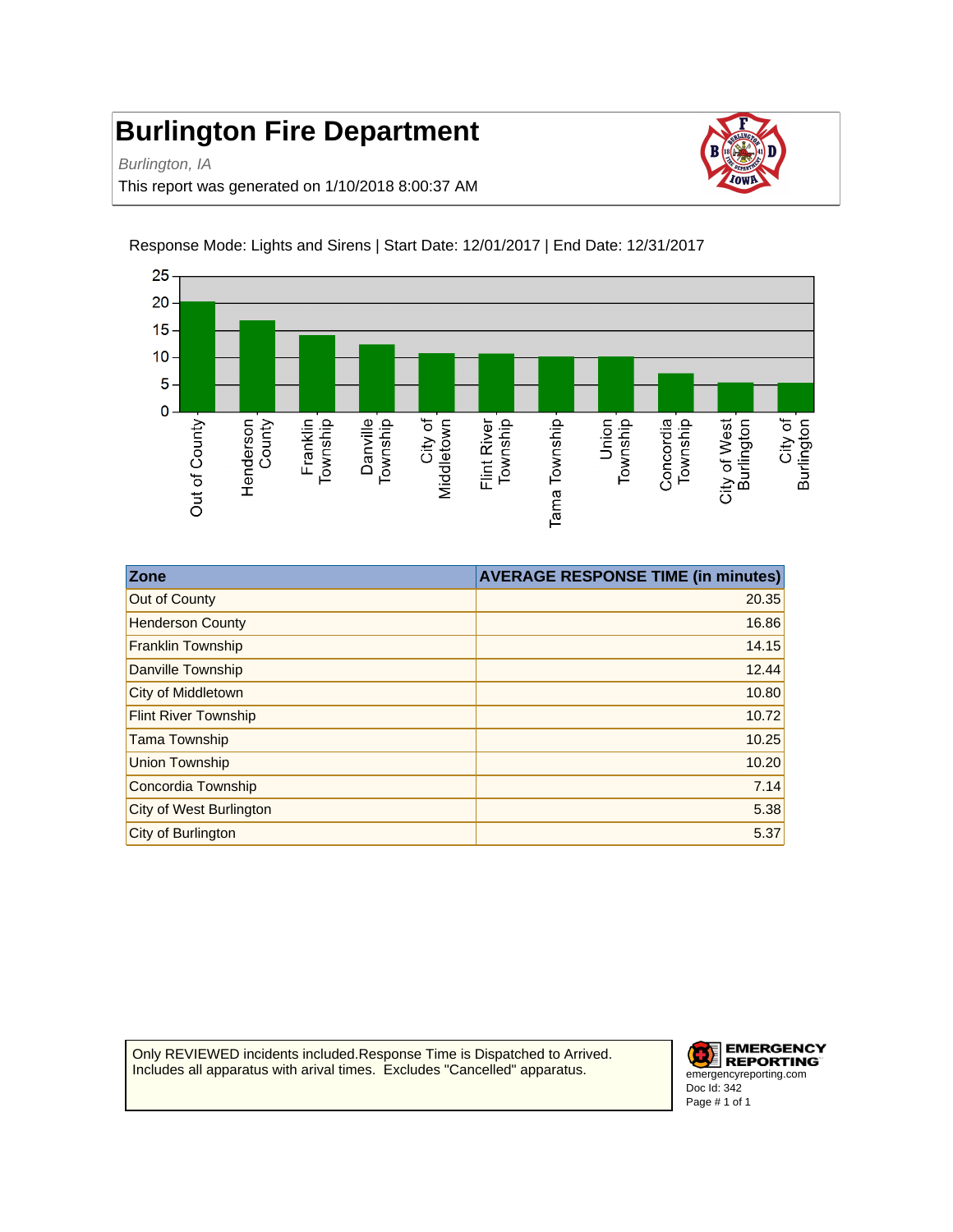Burlington, IA

This report was generated on 1/9/2018 4:35:16 PM



#### **Incident Type per Zone for Incident Status for Date Range**

Incident Status(s): All Incident Statuses | Start Date: 12/01/2017 | End Date: 12/31/2017

| <b>INCIDENT TYPE</b>                                     | <b>Incident</b><br><b>Status</b> | # INCIDENTS             |
|----------------------------------------------------------|----------------------------------|-------------------------|
| Zone: C-Burlington - City of Burlington                  |                                  |                         |
| 111 - Building fire                                      | Reviewed                         | 3                       |
| 113 - Cooking fire, confined to container                | Reviewed                         | 1                       |
| 118 - Trash or rubbish fire, contained                   | Reviewed                         | $\mathbf{1}$            |
| 137 - Camper or recreational vehicle (RV) fire           | Reviewed                         | $\mathbf{1}$            |
| 141 - Forest, woods or wildland fire                     | Reviewed                         | $\overline{\mathbf{c}}$ |
| 162 - Outside equipment fire                             | Reviewed                         | $\mathbf{1}$            |
| 251 - Excessive heat, scorch burns with no ignition      | Reviewed                         | $\mathbf{1}$            |
| 321 - EMS call, excluding vehicle accident with injury   | Reviewed                         | 238                     |
| 322 - Motor vehicle accident with injuries               | Reviewed                         | $\overline{2}$          |
| 324 - Motor vehicle accident with no injuries.           | Reviewed                         | $\overline{4}$          |
| 411 - Gasoline or other flammable liquid spill           | Reviewed                         | $\mathbf{1}$            |
| 412 - Gas leak (natural gas or LPG)                      | Reviewed                         | 1                       |
| 445 - Arcing, shorted electrical equipment               | Reviewed                         | $\mathbf{1}$            |
| 553 - Public service                                     | Reviewed                         | 3                       |
| 561 - Unauthorized burning                               | Reviewed                         | 10                      |
| 611 - Dispatched & cancelled en route                    | Reviewed                         | 13                      |
| 622 - No incident found on arrival at dispatch address   | Reviewed                         | 20                      |
| 631 - Authorized controlled burning                      | Reviewed                         | $\mathbf{1}$            |
| 651 - Smoke scare, odor of smoke                         | Reviewed                         | $\mathbf{1}$            |
| 652 - Steam, vapor, fog or dust thought to be smoke      | Reviewed                         | $\overline{c}$          |
| 731 - Sprinkler activation due to malfunction            | Reviewed                         | $\mathbf{1}$            |
| 733 - Smoke detector activation due to malfunction       | Reviewed                         | $\overline{c}$          |
| 735 - Alarm system sounded due to malfunction            | Reviewed                         | $\overline{\mathbf{c}}$ |
| 736 - CO detector activation due to malfunction          | Reviewed                         | 1                       |
| 740 - Unintentional transmission of alarm, other         | Reviewed                         | $\mathbf{1}$            |
| 743 - Smoke detector activation, no fire - unintentional | Reviewed                         | 1                       |
| 744 - Detector activation, no fire - unintentional       | Reviewed                         | 1                       |
| 745 - Alarm system activation, no fire - unintentional   | Reviewed                         | 1                       |
| 746 - Carbon monoxide detector activation, no CO         | Reviewed                         | $\mathbf{1}$            |

This report gives a count of each incident type for the Incident Status or Statuses selected.

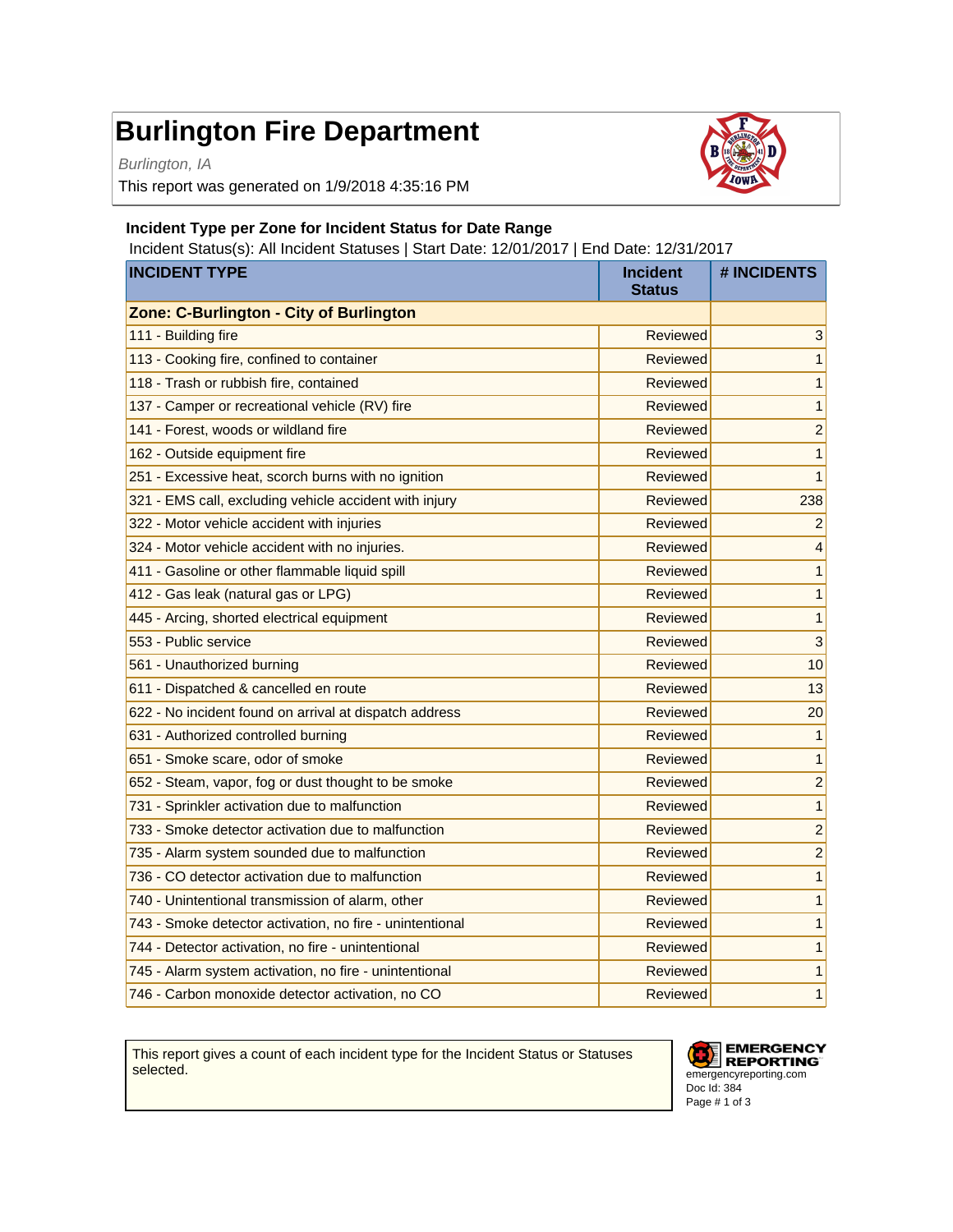| <b>INCIDENT TYPE</b>                                   | <b>Incident</b><br><b>Status</b> | # INCIDENTS               |
|--------------------------------------------------------|----------------------------------|---------------------------|
| <b>Zone: C-Danville - City of Danville</b>             |                                  |                           |
| 321 - EMS call, excluding vehicle accident with injury | Reviewed                         | 1                         |
| Zone: C-Middletown - City of Middletown                |                                  |                           |
| 321 - EMS call, excluding vehicle accident with injury | <b>Reviewed</b>                  | $\ensuremath{\mathsf{3}}$ |
| Zone: C-West Burlington - City of West Burlington      |                                  |                           |
| 321 - EMS call, excluding vehicle accident with injury | Reviewed                         | 41                        |
| 322 - Motor vehicle accident with injuries             | Reviewed                         | $\overline{\mathbf{c}}$   |
| 324 - Motor vehicle accident with no injuries.         | <b>Reviewed</b>                  | $\mathbf 1$               |
| 445 - Arcing, shorted electrical equipment             | Reviewed                         | $\mathbf 1$               |
| 611 - Dispatched & cancelled en route                  | <b>Reviewed</b>                  | 5                         |
| 622 - No incident found on arrival at dispatch address | <b>Reviewed</b>                  | $\overline{c}$            |
|                                                        |                                  |                           |
| Zone: Henderson - Henderson County                     |                                  |                           |
| 321 - EMS call, excluding vehicle accident with injury | Reviewed                         | 16                        |
| 322 - Motor vehicle accident with injuries             | <b>Reviewed</b>                  | 1                         |
| 352 - Extrication of victim(s) from vehicle            | Reviewed                         | $\mathbf{1}$              |
| 551 - Assist police or other governmental agency       | Reviewed                         | 1                         |
| 611 - Dispatched & cancelled en route                  | <b>Reviewed</b>                  | 1                         |
| Zone: Out of County - Out of County                    |                                  |                           |
| 321 - EMS call, excluding vehicle accident with injury | <b>Reviewed</b>                  | $\mathbf 1$               |
| Zone: T-Con Township - Concordia Township              |                                  |                           |
| 321 - EMS call, excluding vehicle accident with injury | Reviewed                         | 1                         |
| 412 - Gas leak (natural gas or LPG)                    | Reviewed                         | 1                         |
| Zone: T-Dan Township - Danville Township               |                                  |                           |
| 321 - EMS call, excluding vehicle accident with injury | <b>Reviewed</b>                  | 1                         |
| 322 - Motor vehicle accident with injuries             | Reviewed                         | 1                         |
| 324 - Motor vehicle accident with no injuries.         | Reviewed                         | 1                         |
| 611 - Dispatched & cancelled en route                  | Reviewed                         | $\overline{c}$            |
|                                                        |                                  |                           |
| Zone: T-FIt Riv Township - Flint River Township        |                                  |                           |
| 321 - EMS call, excluding vehicle accident with injury | Reviewed                         | 6                         |
| 322 - Motor vehicle accident with injuries             | Reviewed                         | 3                         |
| 323 - Motor vehicle/pedestrian accident (MV Ped)       | Reviewed                         | $\mathbf{1}$              |

This report gives a count of each incident type for the Incident Status or Statuses selected.

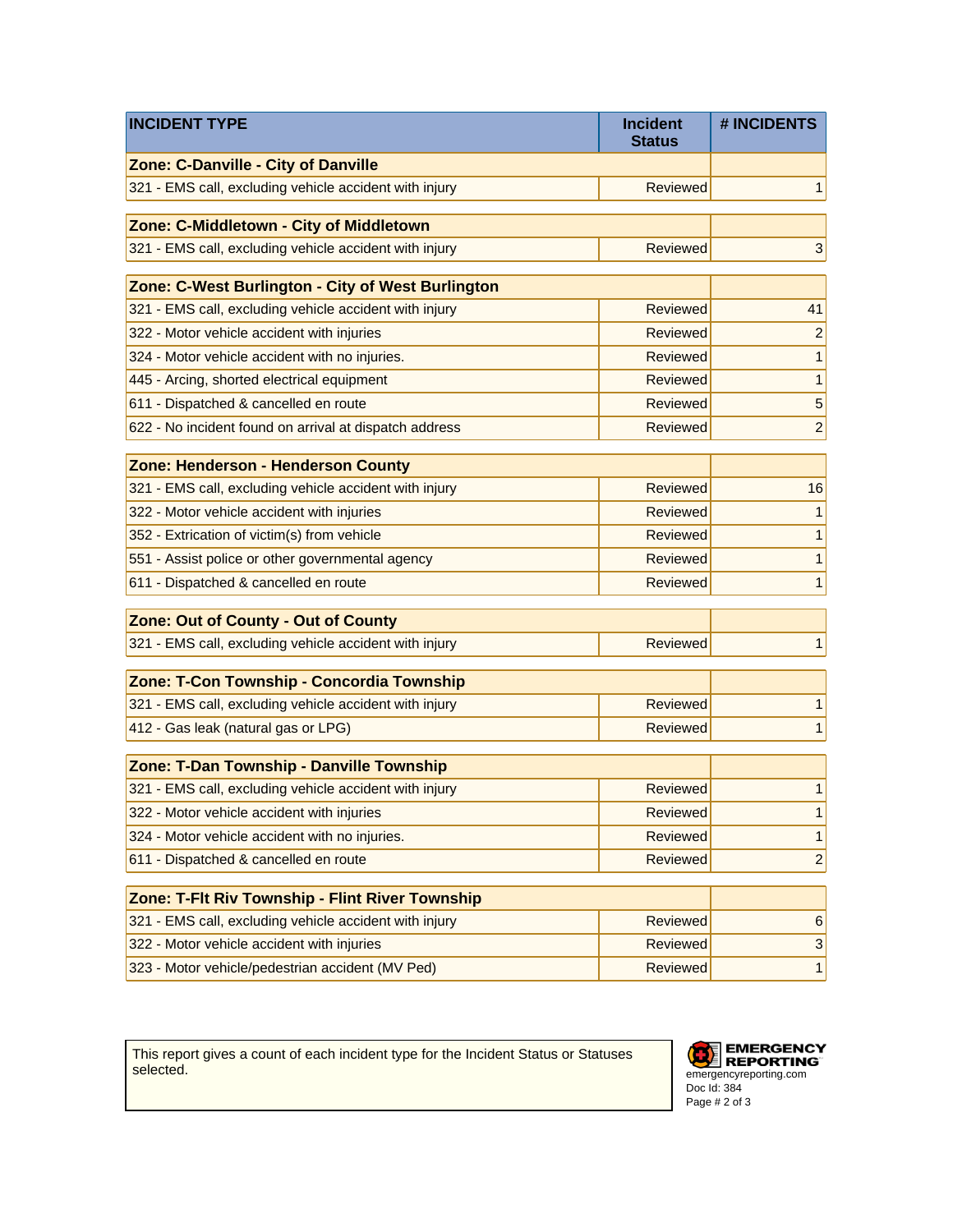| <b>INCIDENT TYPE</b>                                   | <b>Incident</b><br><b>Status</b> | # INCIDENTS |
|--------------------------------------------------------|----------------------------------|-------------|
| Zone: T-Fran Township - Franklin Township              |                                  |             |
| 321 - EMS call, excluding vehicle accident with injury | Reviewed                         |             |
| Zone: T-Tama Township - Tama Township                  |                                  |             |
| 141 - Forest, woods or wildland fire                   | Reviewed                         |             |
| 321 - EMS call, excluding vehicle accident with injury | <b>Reviewed</b>                  | 5           |
| 561 - Unauthorized burning                             | <b>Reviewed</b>                  |             |
| 622 - No incident found on arrival at dispatch address | Reviewed                         |             |
|                                                        |                                  |             |
| <b>Zone: T-Union Township - Union Township</b>         |                                  |             |
| 321 - EMS call, excluding vehicle accident with injury | Reviewed                         | 8           |
| 746 - Carbon monoxide detector activation, no CO       | Reviewed                         |             |

This report gives a count of each incident type for the Incident Status or Statuses selected.

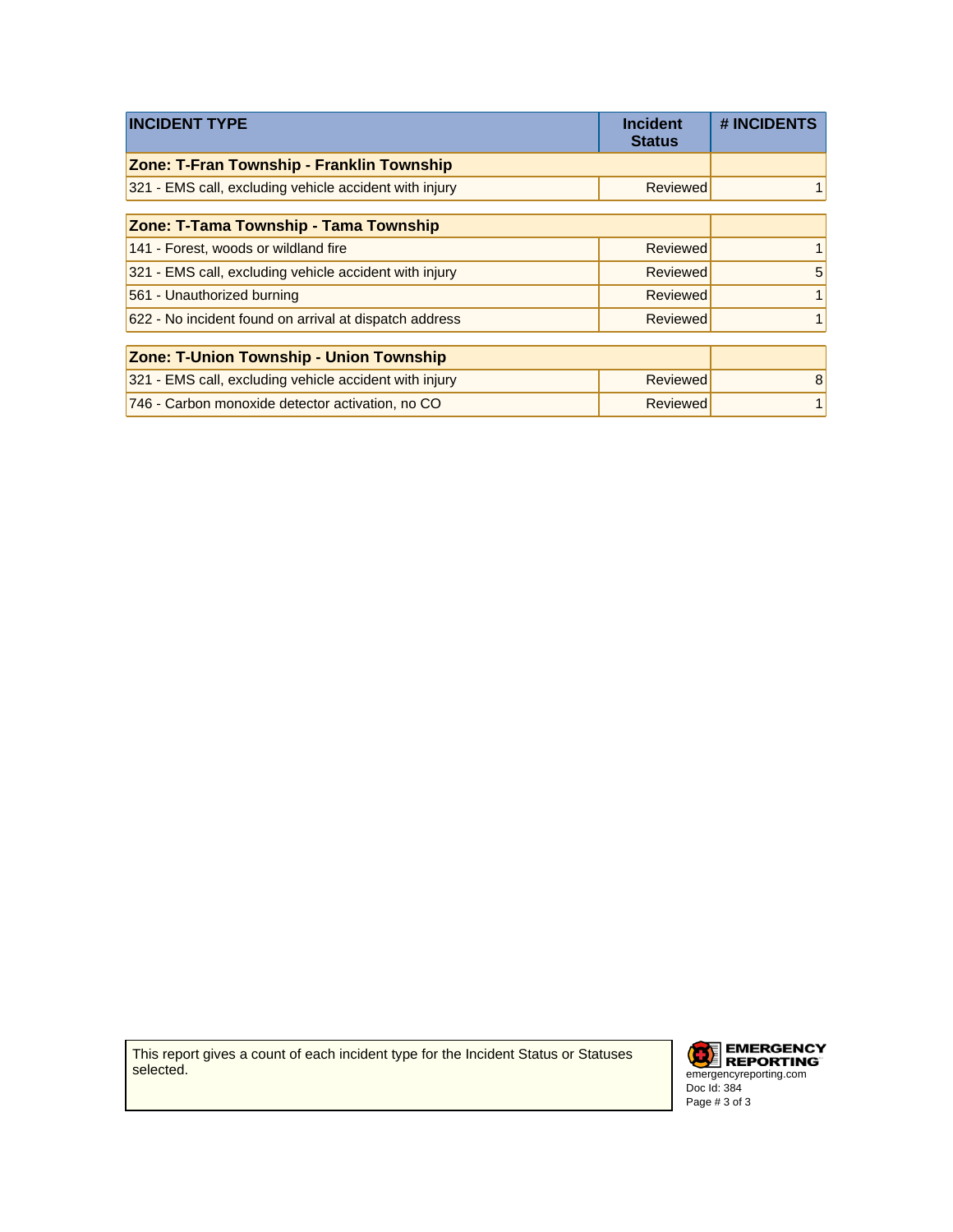Burlington, IA

This report was generated on 1/9/2018 4:37:34 PM



#### **Patient Transport Count per Destination for Date Range (N2-N3)**

Start Date: 12/01/2017 | End Date: 12/31/2017

| <b>HOSPITAL DESTINATION</b>          | # TRANSPORTS  |
|--------------------------------------|---------------|
|                                      |               |
| Community Health Center of SE Iowa   | $\mathcal{P}$ |
| <b>Great River Medical Center</b>    | 235           |
| Henry County Health Center           |               |
| <b>Klein Unit</b>                    |               |
| <b>OSF Family Medical Center</b>     | 4             |
| Sunnybrook Assisted Living           |               |
| University of Iowa Hospital & Clinic | 9             |

Only REVIEWED incidents included. This report now returns both NEMSIS 2 & 3 data as appropriate.

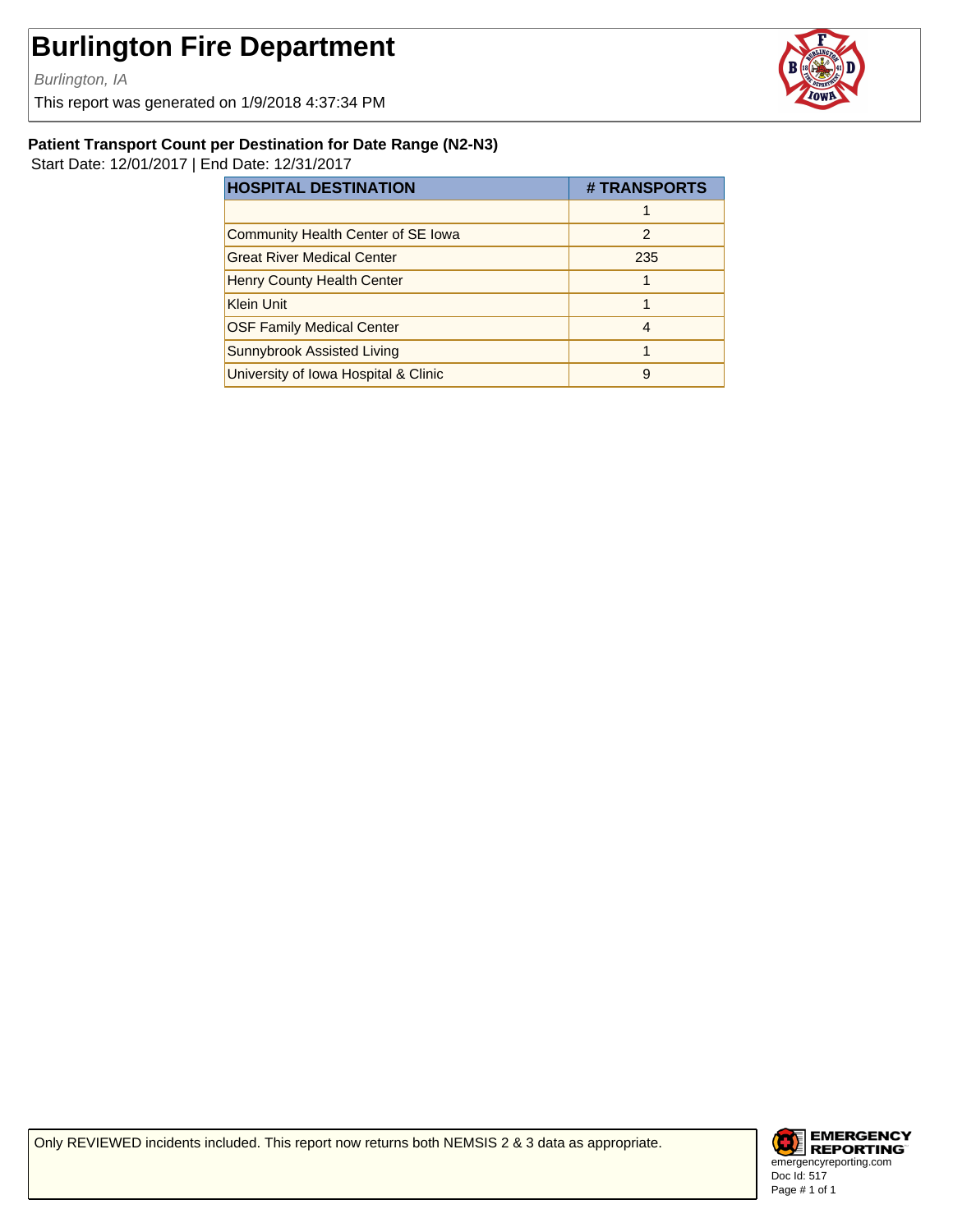#### **Matt Trexel**

| From:    | LIFENET Notifications Service <web@lifenetsystems.com></web@lifenetsystems.com> |
|----------|---------------------------------------------------------------------------------|
| Sent:    | Monday, January 01, 2018 2:32 AM                                                |
| To:      | Matt Trexel                                                                     |
| Subject: | LIFENET System: Transmission Summary Report is available (12/1/2017 - 1/1/2018) |

**CONTRO** 

## **LIFENET**<sup>\*</sup>System